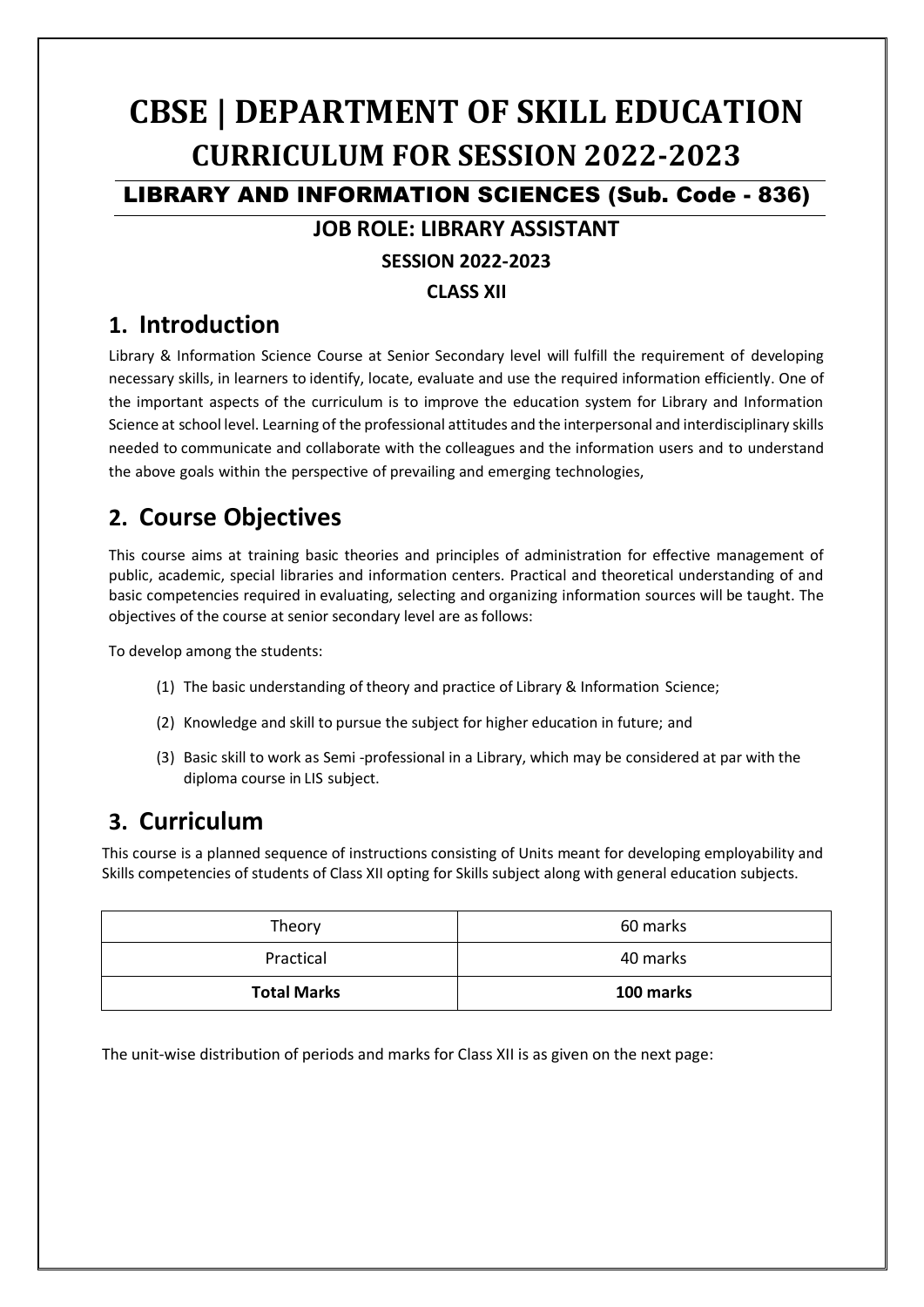# LIBRARY & INFORMATION SCIENCES (SUB. CODE - 836)

CLASS – XII (SESSION 2022-2023)

**Total Marks: 100 (Theory-60 + Practical-40)**

|             | <b>UNITS</b>                                                                                                                                                                                                                                |               | <b>NO. OF HOURS</b><br>for Theory and<br><b>Practical</b> | <b>MAX. MARKS</b><br>for Theory<br>and Practical |  |  |
|-------------|---------------------------------------------------------------------------------------------------------------------------------------------------------------------------------------------------------------------------------------------|---------------|-----------------------------------------------------------|--------------------------------------------------|--|--|
|             | <b>Employability Skills</b>                                                                                                                                                                                                                 |               |                                                           |                                                  |  |  |
| Part A      | Unit 1: Communication Skills-IV*                                                                                                                                                                                                            | 10            |                                                           | $\overline{\phantom{0}}$                         |  |  |
|             | Unit 2: Self-Management Skills-IV                                                                                                                                                                                                           | 10            |                                                           | 3                                                |  |  |
|             | Unit 3: ICT Skills-IV                                                                                                                                                                                                                       | 10            |                                                           | 3                                                |  |  |
|             | Unit 4: Entrepreneurial Skills-IV                                                                                                                                                                                                           | 15            |                                                           | $\overline{\mathbf{4}}$                          |  |  |
|             | Unit 5: Green Skills-IV*                                                                                                                                                                                                                    | 05            |                                                           |                                                  |  |  |
|             | <b>Total</b>                                                                                                                                                                                                                                | 50            |                                                           | 10                                               |  |  |
|             | <b>Subject Specific Skills</b>                                                                                                                                                                                                              | <b>Theory</b> | <b>Practical</b>                                          | <b>Marks</b>                                     |  |  |
| m<br>Part   | <b>Chapter -1: Library Management</b><br>Unit -1:A: Collection Development and its<br>Management<br>Unit -1:B: Human Resource Management (HRM)<br>Unit -1:C: Financial Management<br>Unit -2: Functions of different Sections of a Library. | 40            | 10                                                        | 13                                               |  |  |
|             | <b>Chapter -2: Organization of Library Resources:</b><br><b>Advanced</b><br>Unit -1: Library Classification (Theory)<br>Unit -2: Library Cataloguing(Theory)                                                                                | 40            | 10                                                        | 13                                               |  |  |
|             | <b>Chapter -3: Library and Information Services</b><br>Unit -1: Library and Information Services: An<br>Overview<br>Unit -2: Library and Information Services: ICT<br>Applications                                                          | 30            | 10                                                        | 12                                               |  |  |
|             | <b>Chapter -4: Computer Applications in Libraries:</b><br><b>Advanced</b><br>Unit -1: Use of Computer in Libraries<br>Unit -2: Use of Social Networking Tools                                                                               | 35            | 10                                                        | 08                                               |  |  |
|             | <b>Chapter 5: Communication Skills</b><br>Unit -1: Need & Importance of Communication<br>Skills.                                                                                                                                            | 15            | 10                                                        | 04                                               |  |  |
|             | <b>Total</b>                                                                                                                                                                                                                                | 160           | 50                                                        | 50                                               |  |  |
| $\mathbf C$ | <b>Practical Work</b>                                                                                                                                                                                                                       |               |                                                           |                                                  |  |  |
| Part        | <b>Practical Examination</b>                                                                                                                                                                                                                |               |                                                           | 20                                               |  |  |
|             | Viva Voce<br><b>Total</b>                                                                                                                                                                                                                   |               |                                                           | 05<br>25                                         |  |  |
|             |                                                                                                                                                                                                                                             |               |                                                           |                                                  |  |  |
| ≏<br>Part   | <b>Project Work/Field Visit/ Practical File/ Student</b><br><b>Portfolio</b>                                                                                                                                                                |               |                                                           | 15                                               |  |  |
|             | <b>Total</b>                                                                                                                                                                                                                                |               |                                                           | 15                                               |  |  |
|             | <b>GRAND TOTAL</b>                                                                                                                                                                                                                          |               | 20                                                        | 100                                              |  |  |

**Note: \* marked units are to be assessed through Internal Assessment/ Student Activities. They are not to be assessed in Theory Exams**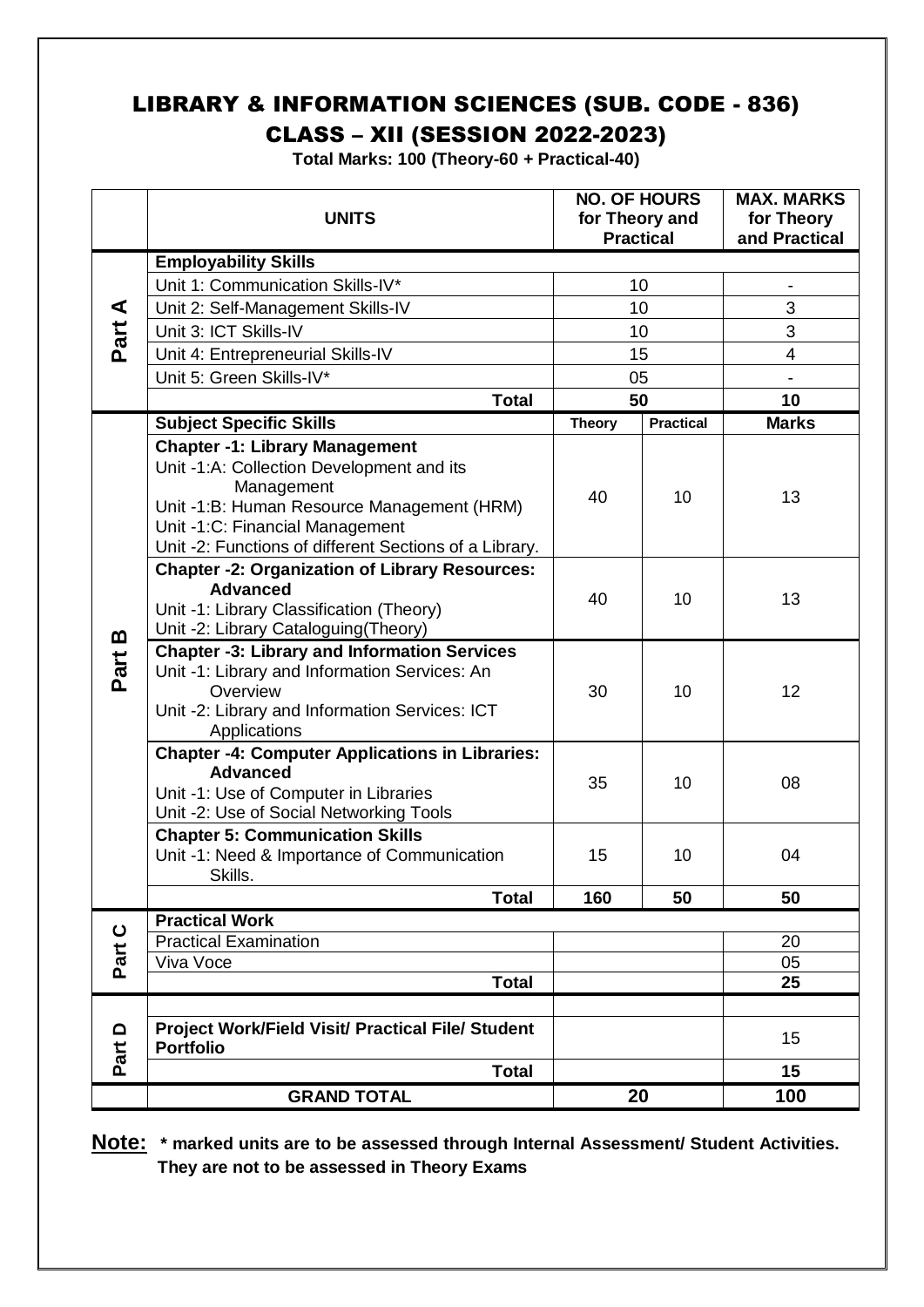### **4. CONTENTS**

### **PART A: EMPLOYABILITY SKILLS**

| <b>UNITS</b>                      | <b>NO. OF HOURS</b> |
|-----------------------------------|---------------------|
| Unit 1: Communication Skills-IV*  | 10                  |
| Unit 2: Self-Management Skills-IV | 10                  |
| Unit 3: ICT Skills-IV             | 10                  |
| Unit 4: Entrepreneurial Skills-IV |                     |
| Unit 5: Green Skills-IV*          |                     |

**Note: \* marked units are to be assessed through Internal Assessment/ Student Activities. They are not to be assessed in Theory Exams** 

**The detailed curriculum/ topics to be covered under Part A: Employability Skills can be downloaded from CBSE website**

### **Part B – Subject Specific Skills**

#### **Chapter -1: Library Management**

**Objective**: The objective is to provide an understanding about the management of a library and its activities. The chapter is divided into the following units:

#### **Unit -1: A: Collection Development and its Management**

- (1) Collection Development Policy
	- i. Print Resources
	- ii. E-Resources
- (2) Selection Criteria for Documents
- (3) Stack Maintenance
- (4) Stock Verification.
- (5) Shelf list.

#### **Unit -1: B: Human Resource Management: Basic Concepts \***

- (1) Definition, Need and Purpose.
- (2) Job analysis.
- (3) Staffing pattern in different types of Libraries.

#### **Session:**

- Definition, Need and Purpose.
- Job analysis.
- Staffing pattern in different types of Libraries.

**Activity:**

Different type of Job in Library and job description in public library and college library Job designations and descriptions can be seen on library websites.

#### **\* Note: To be assessed in practical only. No question shall be asked from this portion in Theory Exams.**

#### **Unit -1: C: Financial Management**

- (1) Financial Resources
- (2) Budgeting

#### **Unit -2: Functions of different Sections of a Library.**

- (1) Acquisition,
- (2) Technical Processing: Classification and Cataloguing.
- (3) Circulation.
- (4) Periodicals.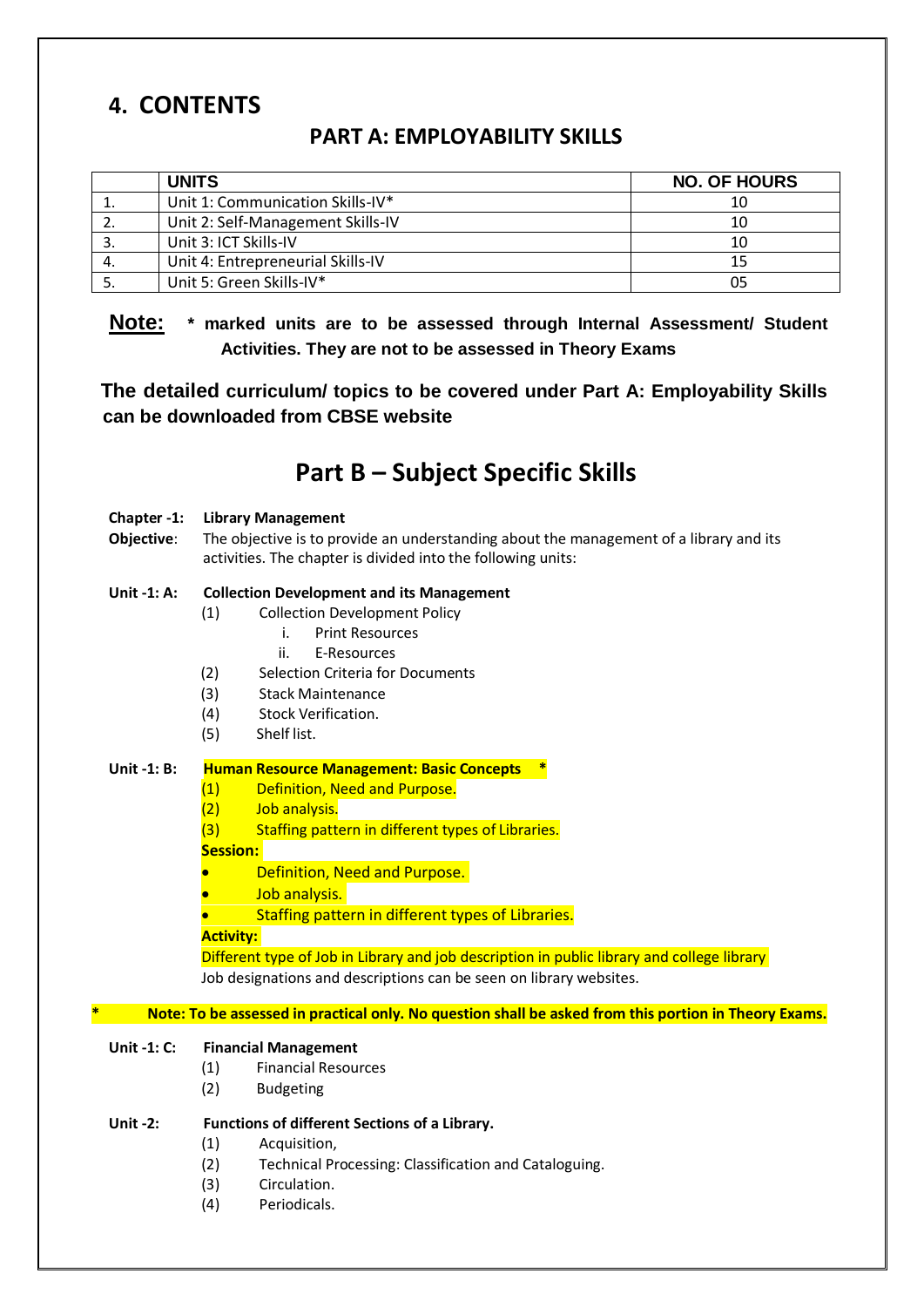|                           | (5)<br>Binding and Preservation.<br>(6)<br>Information Technology support (I.T.)                                                                                                                                                                                                                            |  |  |  |  |
|---------------------------|-------------------------------------------------------------------------------------------------------------------------------------------------------------------------------------------------------------------------------------------------------------------------------------------------------------|--|--|--|--|
| Chapter -2:<br>Objective: | Organization of Library Resources: Advanced<br>The objective is to provide an understanding of Classification and Cataloguing systems. The<br>chapter is divided into the following units:                                                                                                                  |  |  |  |  |
| <b>Unit-1:</b>            | <b>Library Classification (Theory)</b><br>Concepts of Personality, Matter, Energy, Space and Time (PMEST).<br>(1)<br>Steps for Classification by Dewey Decimal Classification (DDC) and Colon Classification (CC).<br>(2)<br>(3) Call number :<br>• Class number.<br>· Book number.<br>• Collection number. |  |  |  |  |
| <b>Unit -2:</b>           | <b>Library Cataloguing (Theory)*</b>                                                                                                                                                                                                                                                                        |  |  |  |  |
|                           | (1) Type of authors: (i) Personal (ii) Corporate<br>(2) Subject Heading and key words: Sears list of Subject Headings<br>Machine Readable Catalogue 21 (MARC 21- Latest Edition).<br>(3)                                                                                                                    |  |  |  |  |
|                           | Session:<br>Type of authors: (i) Personal (ii) Corporate<br>(1)                                                                                                                                                                                                                                             |  |  |  |  |
|                           | (2) Subject heading: Sears list of Subject Heading and Keywords                                                                                                                                                                                                                                             |  |  |  |  |
|                           | (3) Machine Readable Catalogue 21 (MARC 21- Latest Edition)                                                                                                                                                                                                                                                 |  |  |  |  |
|                           | <b>Subject heading: Sears list of Subject Heading and Keywords</b><br>(4)<br>*Note: To be assessed in practical only. No question shall be asked from this portion in Theory Exams.                                                                                                                         |  |  |  |  |
|                           |                                                                                                                                                                                                                                                                                                             |  |  |  |  |
| Chapter -3:<br>Objective: | <b>Library and Information Services</b><br>The objective is to provide an understanding about the importance and need of Library and<br>Information Services. The chapter is divided into the following units:                                                                                              |  |  |  |  |
| Unit -1:                  | Library and Information Services: An Overview<br>Types of Reference Services: -<br>(1)<br>(a) Responsive Services (on demand) vs. Anticipatory Services<br>Short Range Services (Ready Reference) vs. Long Range Services<br>(b)                                                                            |  |  |  |  |
| <b>Unit -2:</b>           | <b>Library and Information Services: ICT Applications</b><br>Modern Library & Information Service<br>(1)<br>(a) Electronic Reference Service<br>(2)<br><b>Emerging Trends</b>                                                                                                                               |  |  |  |  |
| Chapter -4:<br>Objective: | <b>Computer Applications in Libraries: Advanced</b><br>The objective is to provide an understanding of computer applications for housekeeping jobs<br>in a Library. The chapter is divided into the following units:                                                                                        |  |  |  |  |
| Unit -1:                  | Use of Computer in Libraries: Library Automation Softwares<br>Study of proprietary Library Softwares: e-Granthalya<br>(1)<br>(2)<br>Study of Open-source Software: Koha                                                                                                                                     |  |  |  |  |
| <b>Unit-2:</b>            | <b>Use of Social Networking Tools</b><br>Facebook, Twitter, RSS, Blog, Linkedin                                                                                                                                                                                                                             |  |  |  |  |
|                           | Session: Face book, Twitter, RSS, Blog, LinkedIn. *<br>*Note: To be assessed in practical only. No question shall be asked from this portion in Theory Exams.                                                                                                                                               |  |  |  |  |
|                           |                                                                                                                                                                                                                                                                                                             |  |  |  |  |
| <b>Chapter 5:</b>         | <b>Communication Skills</b>                                                                                                                                                                                                                                                                                 |  |  |  |  |
|                           | <b>Need &amp; Importance of Communication Skills:</b><br>Types of Communication Skills.<br>(1)<br>Interpersonal Communication Skills.<br>(2)                                                                                                                                                                |  |  |  |  |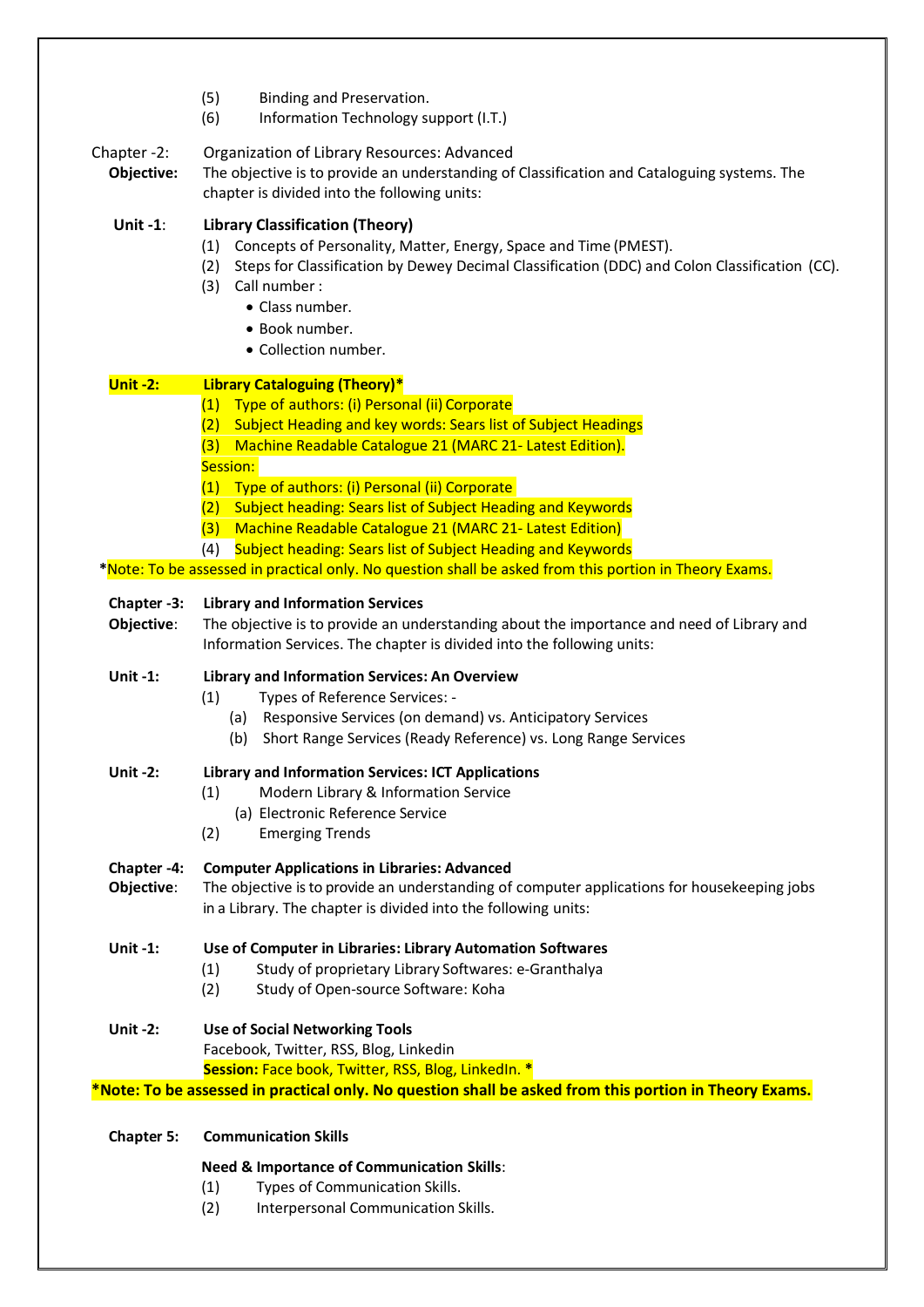### **5. TEACHING ACTIVITIES**

The teaching and training activities have to be conducted in classroom, laboratory/ workshops and field visits. Students should be taken to field visits for interaction with experts and to expose them to the various tools, equipment, materials, procedures and operations in the workplace. Special emphasis should be laid on the occupational safety, health and hygiene during the training and field visits.

#### **CLASSROOM ACTIVITIES**

Classroom activities are an integral part of this course and interactive lecture sessions, followed by discussions should be conducted by trained teachers. Teachers should make effective use of a variety of instructional or teaching aids, such as audio-video materials, colour slides, charts, diagrams, models, exhibits, hand-outs, online teaching materials, etc. to transmit knowledge and impart training to the students.

#### **PRACTICAL WORK IN LABORATORY/WORKSHOP**

Practical work may include but not limited to hands-on-training, simulated training, role play, case based studies, exercises, etc. Equipment and supplies should be provided to enhance hands-on learning experience of students. Only trained personnel should teach specialized techniques. A training plan that reflects tools, equipment, materials, skills and activities to be performed by the students should be submitted by the teacher to the Head of the Institution.

#### **SKILL ASSESSMENT (PRACTICAL)**

Assessment of skills by the students should be done by the assessors/examiners on the basis of practical demonstration of skills by the candidate, Practical examination allows candidates to demonstrate that they have the knowledge and understanding of performing a task. This will include hands-on practical exam and viva voce. For practical, there should be a team of two evaluators. The same team of examiners will conduct the viva voce.

**Project Work** (individual or group project) is a great way to assess the practical skills on a certain time period or timeline. Project work should be given on the basis of the capability of the individual to perform the tasks or activities involved in the project. Projects should be discussed in the class and the teacher should periodically monitor the progress of the project and provide feedback for improvement and innovation. Field visits should be organised as part of the project work. Field visits can be followed by a small-group work/project work. When the class returns from the field visit, each group might be asked to use the information that they have gathered to prepare presentations or reports of their observations. Project work should be assessed on the basis of practical file or student portfolio.

**Viva voce** allows candidates to demonstrate communication skills and content knowledge. Audio or video recording can be done at the time of viva voce. The number of external examiners would be decided as per the existing norms of the Board and these norms should be suitably adopted/adapted as per the specific requirements of the subject. Viva voce should also be conducted to obtain feedback on the student's experiences and learning during the project work/field visits.